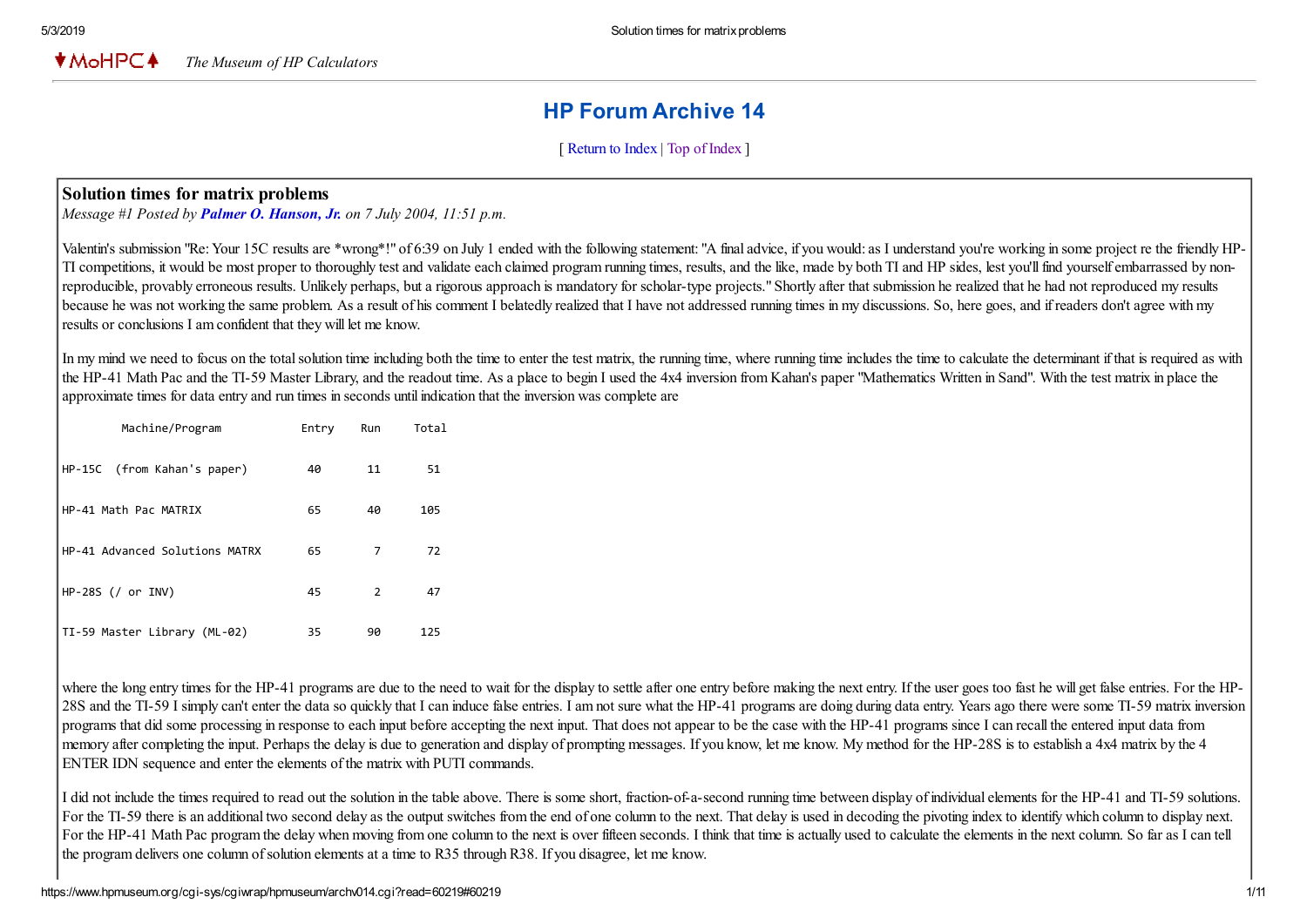There are also differences in the availability of the solution elements for further calculations. The HP-41 Advanced Solutions (MATRX) program leaves them in order, row by row, starting at R01. The TI-59 ML-02 leaves them in columns starting at R08, but the order of the columns may be scrambled if pivoting was required during the solution. The HP-28S leaves them in a matrix in level 1 where they can be operated on as desired. As noted above I'm not sure exactly what the HP-41 Math Pac solution leaves in memory

#### Re: Solution times for matrix problems

*Message #2 Posted by [Valentin Albillo](https://www.hpmuseum.org/cgi-sys/cgiwrap/hpmuseum/archv014.cgi?contact=60056) on 8 July 2004, 4:51 a.m., in response to message #1 by Palmer O. Hanson, Jr.*

Hi, Palmer:

Palmer wrote:

*"In my mind we need to focus on the total solution time including both the time to enter the test matrix, the running time, [...] and the readout time."*

I don't concur. I think the only significant time here is the running time, not the input/output time. Taking them into account introduces a strongly subjective factor, because times then will depend on the ability of the particular user doing the tests, and the methodology he/she uses to do the input/output, both of which are highly subjective.

Just for instance, you give 40 seconds to input Kahan's 4x4 matrix into the HP-15C while I've timed myself to do it in 30 seconds, routinely, instead of your listed 40. That makes a significant difference to the totals. Also, you take quite different times if you're reading the numbers from some paper or screen one at a time, or else if you memorize a row of them and then enter them without further looking. Finally, any user is likely to be more used to a particular machine, and be more comfortable with it than with others, so further biasing the times.

There's also the fact that normally the operation under test (a matrix inversion in this particular case) means little by itself, being usually called from another program or routine. In that usual case the one and only relevant info is the time for the inversion, as the calling program will have stored or computed the input elements and will take care of using the output values for whatever it needs them, all of them or perhaps just some. This being so, including human input/output times is useless at best and misleading at worst, and can seriously bias results.

So, in my very humble, particular opinion, unless you time only the computation itself, excluding input/output times, your results aren't going to be as significant, objective, and useful as they should.

As a final comment, you don't include results for the HP-71B. Mine does invert this matrix in under 2 seconds. And relevant to what I've just stated, input time \*absolutely\* depends on your methodology, i.e:

• You can input data using a loop, like this:

10 DIM A(4,4) @ FOR I=1 TO 4 @ FOR J=1 TO 4 @ INPUT A(I,J) @ NEXT J @ NEXT I

Or, you can input the whole matrix at once, elements separated using commas:

```
10 DIM A(4,4) @ MAT INPUT A
```
Or, you can put the elements in a DATA statement and read them all at once:

```
10 DIM A(4,4) @ READ A()
20 DATA element1, element2, ..., element 16
```
Or, you can enter the elements into a file with some program or editor, then have the matrix inversion program read them all at once, like this:

10 DIM A(4,4) @ ASSIGN #1 TO "MYDATA" @ READ A() @ ASSIGN #1 TO \*

As you can see, all are valid input methods and you'll use one or the other depending on the particular need or your personal taste. I, for instance, tend to use a lot the DATA method, because you can very easily make corrections, additions or deletions by simply editing the DATA statements, instead of relying in the command stack or re-typing.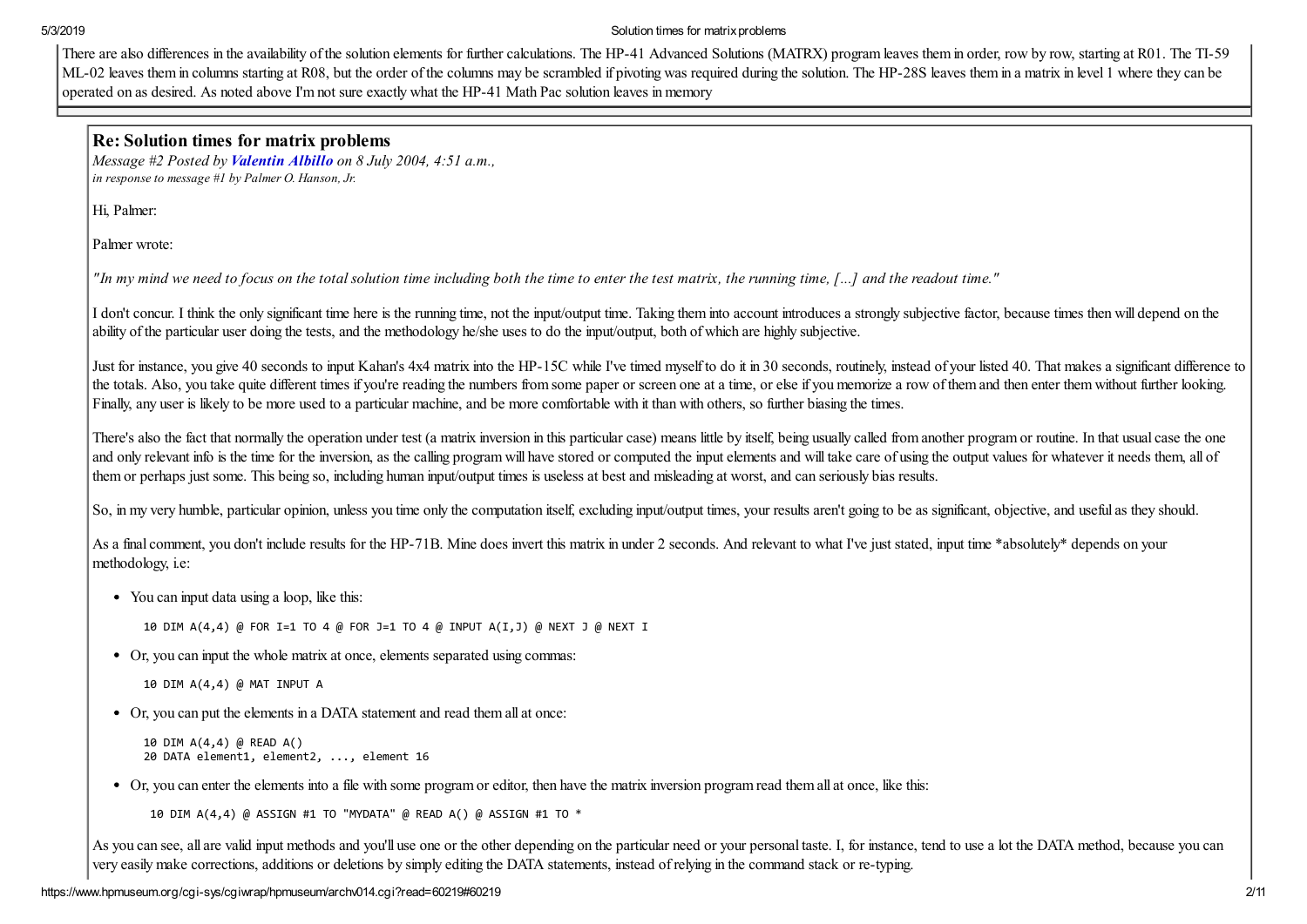And of course, all of them will give vastly different input times, even not considering the (considerable) variation in physical dexterity to key in the values among the diverse human testers. Not to mention output times, which I'd rather not touch here.

Best regards from V.

*Edited: 8 July 2004, 5:16 a.m.*

# Re: Solution times for matrix problems

*Message #3 Posted by [Palmer O. Hanson, Jr.](https://www.hpmuseum.org/cgi-sys/cgiwrap/hpmuseum/archv014.cgi?contact=60115) on 9 July 2004, 12:13 a.m., in response to message #2 by Valentin Albillo*

Thank you, Valentin, for your comments and for the run time information on the HP-71B. I agree that we need to be able to call module programs as subroutines of our own programs, but I do not want to give up the ability to use the module programs efficiently as stand alone problem solvers. I also want to be able to operate directly with the output of the module programs; for example, I want to be able to subtract the exact value of an element of an inverted matrix from the displayed value, and then divide the result by the exact value, see the relative error in the display, press R/S and see the next element of the solution. I can do that with the output of the MATRX program of the HP-41 Advanced Solutions Pac, and with the output of the ML-02 program of the TI-59 Master Library, but not with the MATRIX program of the HP-41 Math Pac. There may be a way to do what I want with the output of the MATRIX program but I haven't figured out how to do it. For TI-59 users being able to do arithmetic on the displayed solution was particularly useful since it was the way the user looked at the guard digits.

I suspect that my preference for the fastest possible data entry is tied to the good, old days when a mainframe ran for many minutes to get solutions which we now obtain in seconds with hand-held devices.

While working through the solution times and reviewing the matrix inversion results I have presented it suddenly occurred to me that I may have become more than a little spoiled by the capability that has been developed over the years. I am impatient when the inversion of an 8x8 matrix takes more than a few seconds. I think of a program as marginal when I find that it can't get exact answers to the inversion of an 8x8 Hilbert. I thought back to another time in the late 1970's when the HP-67 and the SR-52 were the flagship portable, programmable calculators for their manufacturers. Last year I had purchased an HP-67 and I recently had it repaired. A Standard Pac of magnetic cards was included in my purchase. I noted that matrix operations were limited to 3x3. I also remembered that back in 1977 programmers such as Barbara Osofsky on the SR-52 and Hal Brown on the HP-67 had managed to overcome the severe memory limitations of those machines and achieve 4 or 5 place accuracy for inversion of the 5x5 Hilbert matrix. In a Biblical sense those inividuals were truly "Mighty men (and women) ... ...of renown."

Heres an interesting item. When I invert a modified 3x3 Hilbert (a standard 3x3 Hilbert multiplied by 60 to yield all integers in the test matrix) with the 3x3 program in the HP-67 I get an exact answer. I haven't been able to get an exact answer with either HP-41 program, with the HP-28S or with the TI-59. I suspect that the HP-67 succeeds because it uses a much more straightforward solution for the inverse as defined on page 10-01 of the manual. I don't remember seeing that form before. I'll try to refresh my failing memory with a look at my old copy of Fadeeva when I am at our winter home this weekend.

# Re: Solution times for matrix problems

*Message #4 Posted by [Valentin Albillo](https://www.hpmuseum.org/cgi-sys/cgiwrap/hpmuseum/archv014.cgi?contact=60136) on 9 July 2004, 7:30 a.m., in response to message #3 by Palmer O. Hanson, Jr.*

Hi, Palmer:

Palmer posted:

*"I noted that matrix operations were limited to 3x3"*

Standard Pac's programs were meant as simple examples for the user to get to know his/her new calculator, and they absolutely lack any degree of sophistication or advanced programming techniques. With proper programming and using just a one-card program and no data cards, you could still solve a 7x7 system of linear equations in an HP-67, a 12x12 tridiagonal system of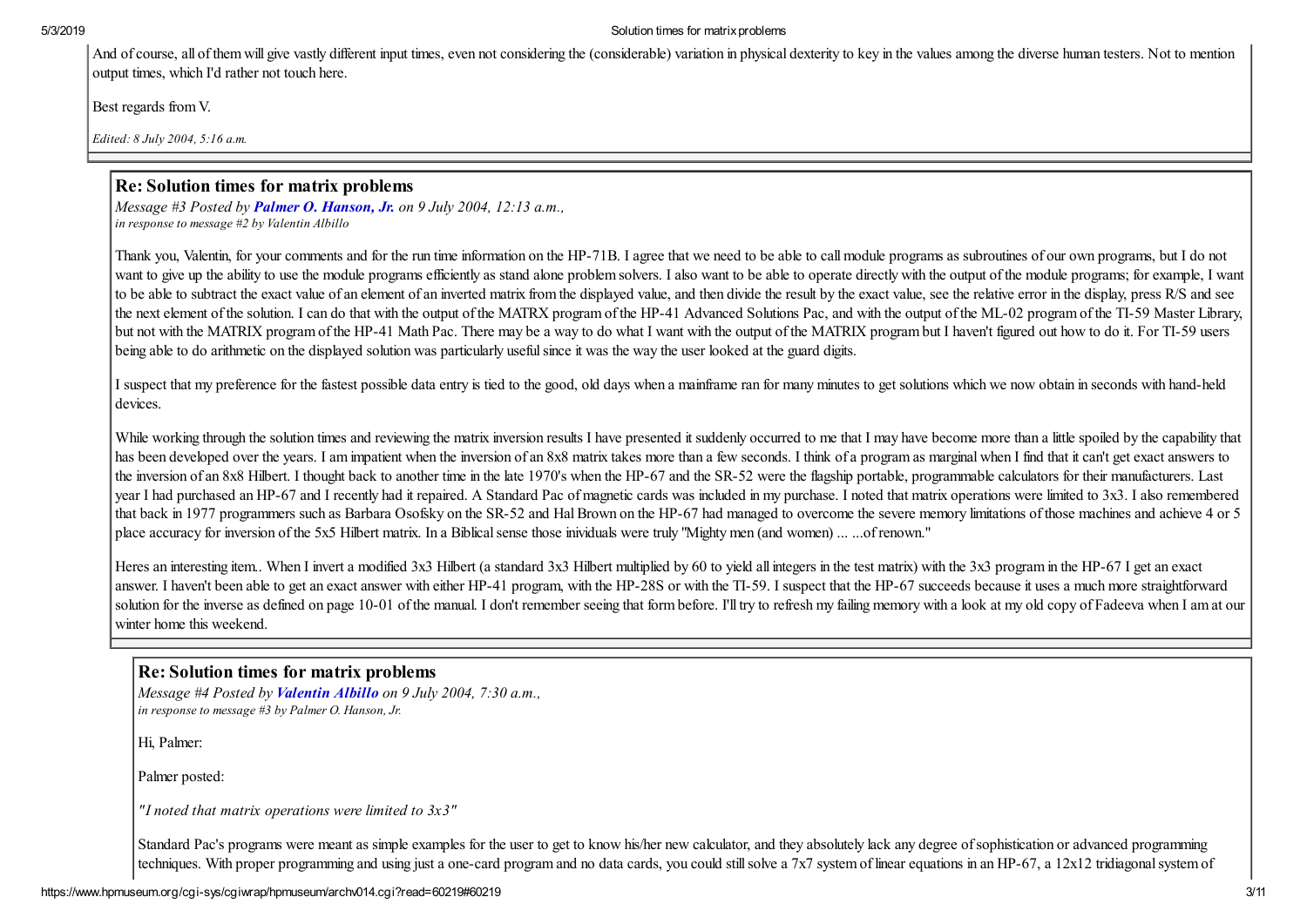equations, invert a 5x5 matrix in place, or do 4x4 matrix operations within a single program, to name a few.

*"When I invert a modified 3x3 Hilbert (a standard 3x3 Hilbert multiplied by 60 to yield all integers in the test matrix) with the 3x3 program in the HP-67 I get an exact answer. I haven't been able to get an exact answer with either HP-41 program, with the HP-28S or with the TI-59."*

Inverting a 3x3 matrix is so easy you can do it on your head. I've done it a number of times when sleep wouldn't come or just for fun. The HP-67 program doesn't try for any general, NxN algorithms (such as diagonalization, Gauss-Legendre, exchanges, etc) but simply uses the exact solution for the 3x3 case, inverting the matrix by minors. This entails only multiplications, which are exact if the matrix elements are small enough integers, and a final scalar division of all elements by the value of the determinant. This division also comes out exact, so you're never working with approximate real numbers or rounding. On the other hand, the programs for the machines you mention (and the HP-15C, 71B, etc) do use general NxN algorithms, that entail divisions all the time as part of the reduction process. This is bound to generate inexact results, which becomes important if the original matrix is ill-conditioned. The HP-67 approach doesn't suffer from this, but would be prohibitively slow and cumbersome if used for larger matrices.

Anyway, Palmer, I think you're far too worried (obsessed one might say) with top accuracy, and precision and all that jazz, struggling to get those elusive and exclusive TI guard digits into the light, etc, etc. Perhaps a little example will help you take it easier. Here, take your favourite calculator(s) among the 500+ you own, and evaluate this simple polynomial:

1335/4\*y^6 + x^2\*(11\*x^2\*y^2-y^6-121\*y^4-2) + 11/2\*y^8 +x/(2\*y)

for  $x = 77617$  and  $y = 33096$ . Compare your results among the diverse calculators and computers, and tell me your best veredict as to what the result is.

Best regards from V.

### Re: Solution times for matrix problems

*Message #5 Posted by [bill platt](https://www.hpmuseum.org/cgi-sys/cgiwrap/hpmuseum/archv014.cgi?contact=60146) on 9 July 2004, 12:55 p.m., in response to message #4 by Valentin Albillo*

This is a trick question.

Quote:

 $1335/4*_{V}$ <sup>6</sup> + x<sup>^</sup>2\*(11\*x<sup>^</sup>2\*y<sup>^</sup>2-y<sup>^</sup>6-121\*y<sup>^</sup>4-2) + 11/2\*y<sup>^8</sup> +x/(2\*y)

for  $x = 77617$  and  $y = 33096$ . Compare your results among the diverse calculators and computers, and tell me your best veredict as to what the result is.

It depends on the order in which you sum the terms. All but one of the terms are very large:

```
term 1 is about 4.39 E 29
term 2 is about -7.917112 E36
term 3 is about 7.917111 E36
term 4 is about 1.1726
```
The combination of terms (2) and (3) is about -4.39 E29

So, if you add terms (2) and (3), then term (1), you may get zero, which is added to 1.1726, which is a red herring.....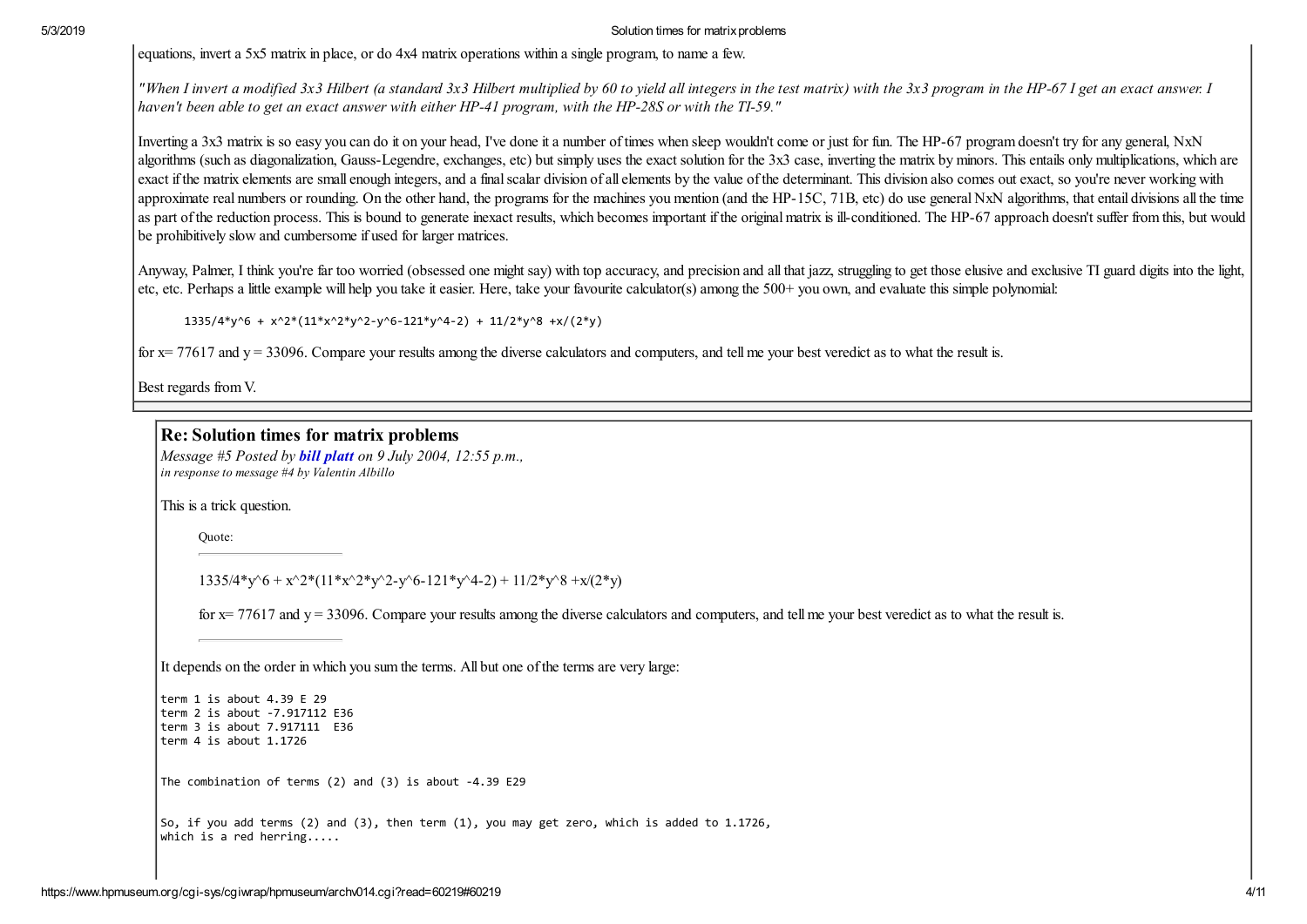| Or, depending on round-off, you might find that (term 2) + (term 3) + (term 1) = 3.58 E25                                                                                                     |
|-----------------------------------------------------------------------------------------------------------------------------------------------------------------------------------------------|
| Or, if you add (term $1$ ) + (term $2$ ) + (term 3) you will get exactly 4 E25                                                                                                                |
| So, the point is that addition is not truly commutative<br>on a calculator---one must pay attention to the precision<br>and the floating points!                                              |
| I suspect that if I did a manual solution, I would find<br>that terms 1,2,3 should cancel perfectly. At least that<br>would be a fitting result, considering the author of this<br>quiz $:-)$ |
| By the way, the numbers I generated up above are from the 32s, which I programmed, using registers "x" and "y" and calling them, and storing each term into a register (a b c d)              |
| When I put the whole mess into the command line on my 30s (the cheap hp-kinpo-compaq thingie) I got 1.17260394---in other words, the first three terms seemed to have cancelled<br>perfectly. |
| so, perhaps the 30s is "better" than the old RPN?                                                                                                                                             |
| Can someone please test this on the 33s?                                                                                                                                                      |
| Best regards,                                                                                                                                                                                 |
| Bill                                                                                                                                                                                          |
| Regards,                                                                                                                                                                                      |
| Bill                                                                                                                                                                                          |
| Edited: 9 July 2004, 12:59 p.m.                                                                                                                                                               |

*in response to message #5 by bill platt*

More:

If you solve it in Excel, you have commutative issues, too:

Make variables x and y.

Then, sove each term on its own (you can copy Valentin's formulas \*exactly\* into the cells)

Now, do it so that you have a column, with: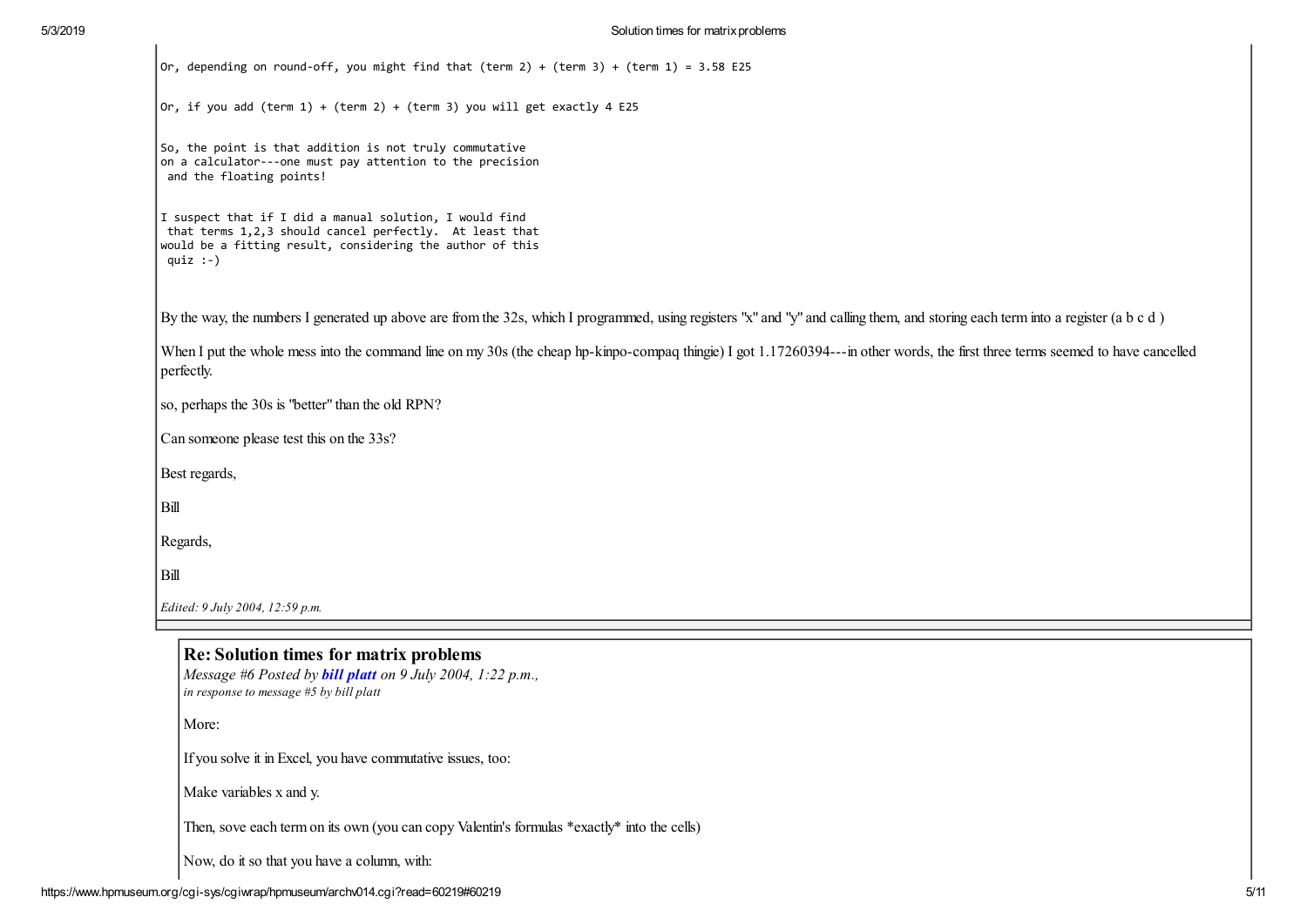| term 1 ; {4.39 e39} cell t1<br>term 2 ; {-7.917E36} cell t2<br>term 3 ; {7.917E36} etc<br>term 4 ; $\{1.1726\}$ |  |  |
|-----------------------------------------------------------------------------------------------------------------|--|--|
| Now, if you use the "Sum" command on this column, you get:                                                      |  |  |
| $-1.18059E+21$                                                                                                  |  |  |
| If you sum term1 + term2, and add that result to term3, you get:                                                |  |  |
| $t1 + t2 = -7.917E+36$ ,<br>and the final resutlt of $(t1 + t2) + t3 = 0$                                       |  |  |
| On the other hand, if you do:<br>$(t2 + t3) + t1$ , you will get, -1.390061E+21                                 |  |  |
| If you write: $=t1 + t2 + t3$ , you will get exactly 0.                                                         |  |  |
| <i>Edited: 9 July 2004, 1:24 p.m.</i>                                                                           |  |  |

Be Careful when Mixing floating point numbers

*Message #7 Posted by [bill platt](https://www.hpmuseum.org/cgi-sys/cgiwrap/hpmuseum/archv014.cgi?contact=60153) on 9 July 2004, 1:51 p.m., in response to message #6 by bill platt*

The basic problem is most easily seen in term 2:

 $x^2*(11*x^2*y^2-y^6-121*y^4-2)$ 

 $y^6$  is on the order of  $10^2$ 7  $121^*y^4$  is on the order of  $10^2$ 0 Adding them togather on a caclulator, you really only feel the very first couple of digits of the  $10^2$ 0 portion being added to the 10^27 portion.

So, when you subtract "2" it is not even felt---it doesn't really happen.

The moral of the story here: watch what happens with the numbers.

It is also instructive to note that it is very much easier to realize what is happening with something like this, if you actually go through it step by step---because you will see the magnitudes and have a chance to realize what is going on.

Whereas, if you use the fancy programmability, or you type into a formula window and ask for the answer, you may not see or realize the nuances---unless you bothered to look initially.

This is a lesson which should be taught to all schoolchildren, when they get to the stage where they are using machines for computation. It is a classic problem in (machine) numerical analysis.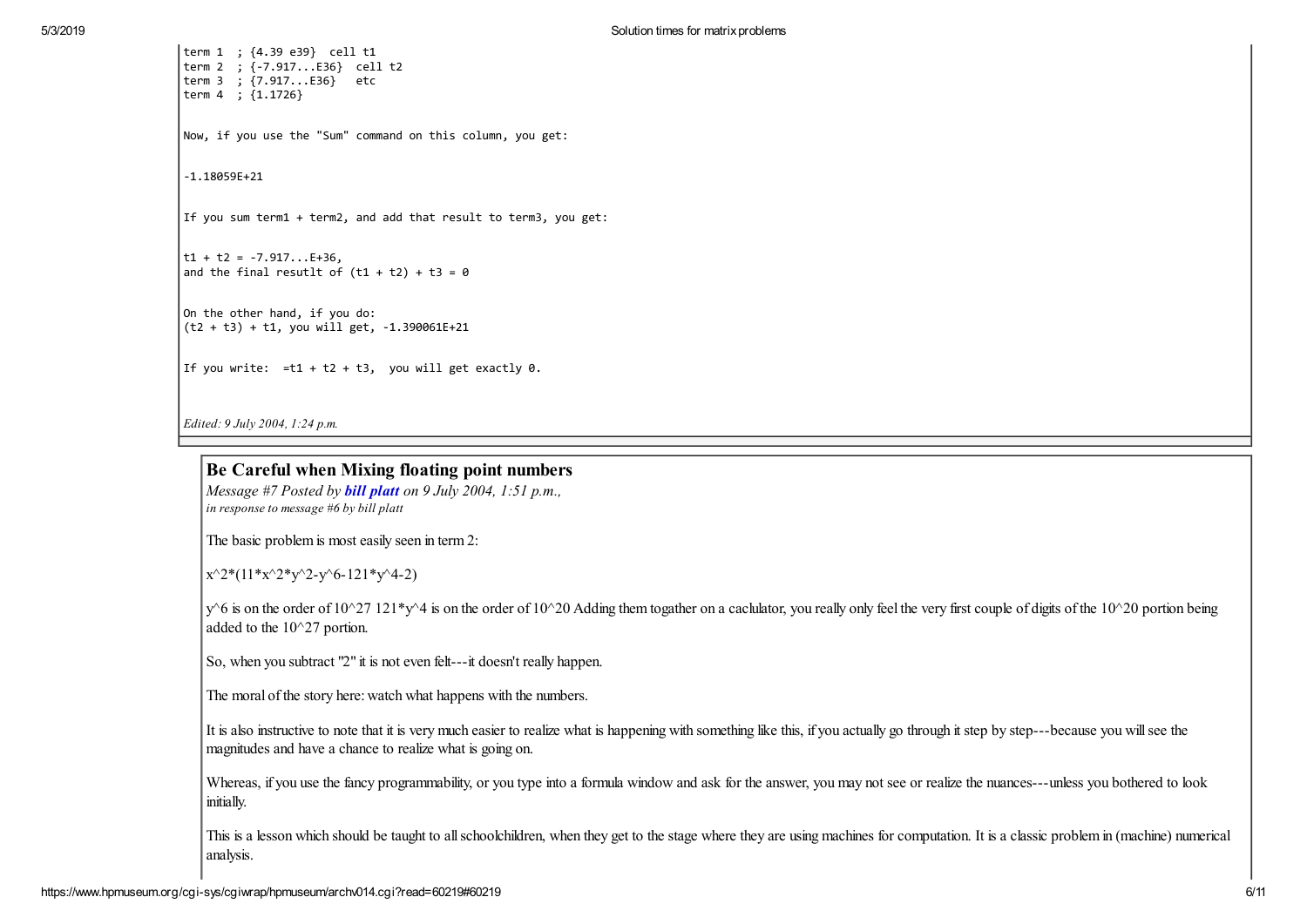And, it should be remined to the rest of us, too! (thanks, Valentin).

Best regards,

Bill

Yes, yes. And the result is ? [NT] *Message #8 Posted by [Valentin Albillo](https://www.hpmuseum.org/cgi-sys/cgiwrap/hpmuseum/archv014.cgi?contact=60219) on 12 July 2004, 5:11 a.m., in response to message #7 by bill platt*

Best regards from V.

```
 Re: Yes, yes. And the result is ? [NT]
Message #9 Posted by Werner Huysegoms on 12 July 2004, 10:51 a.m.,
in response to message #8 by Valentin Albillo
the exact result is -54767/66192 = -0.827396059947
\vert but if I key the exact formula in and evaluate it in approx mode, it returns 3.076e25
This is how I can get the result in approx mode:
order by powers:
  11/2*y^8 - x^2*y^6+ 1335/4*y^6 - 121*x^2*y^4 + 11*x^4*y^2
 - 2*x^2
 + x/(2*y)Take t=11*y^2y^6*(t - 2*x^2)/2+ 1331/4*y^6 + y^6 - 121*x^2*y^4 + 11*x^4*y^2- 2*x^2
 + x/(2*y)or
  y^6*(t - 2*x^2)/2 + 1)+ t^{3}/4 - x^{2}*t^{2} +x^{4}*t- 2*x^2 + x/(2*y)y^6*((t - 2*x^2)/2 + 1)
 + t/4*(t - 2*x^2)^2- 2*x^2 + x/(2*y)
```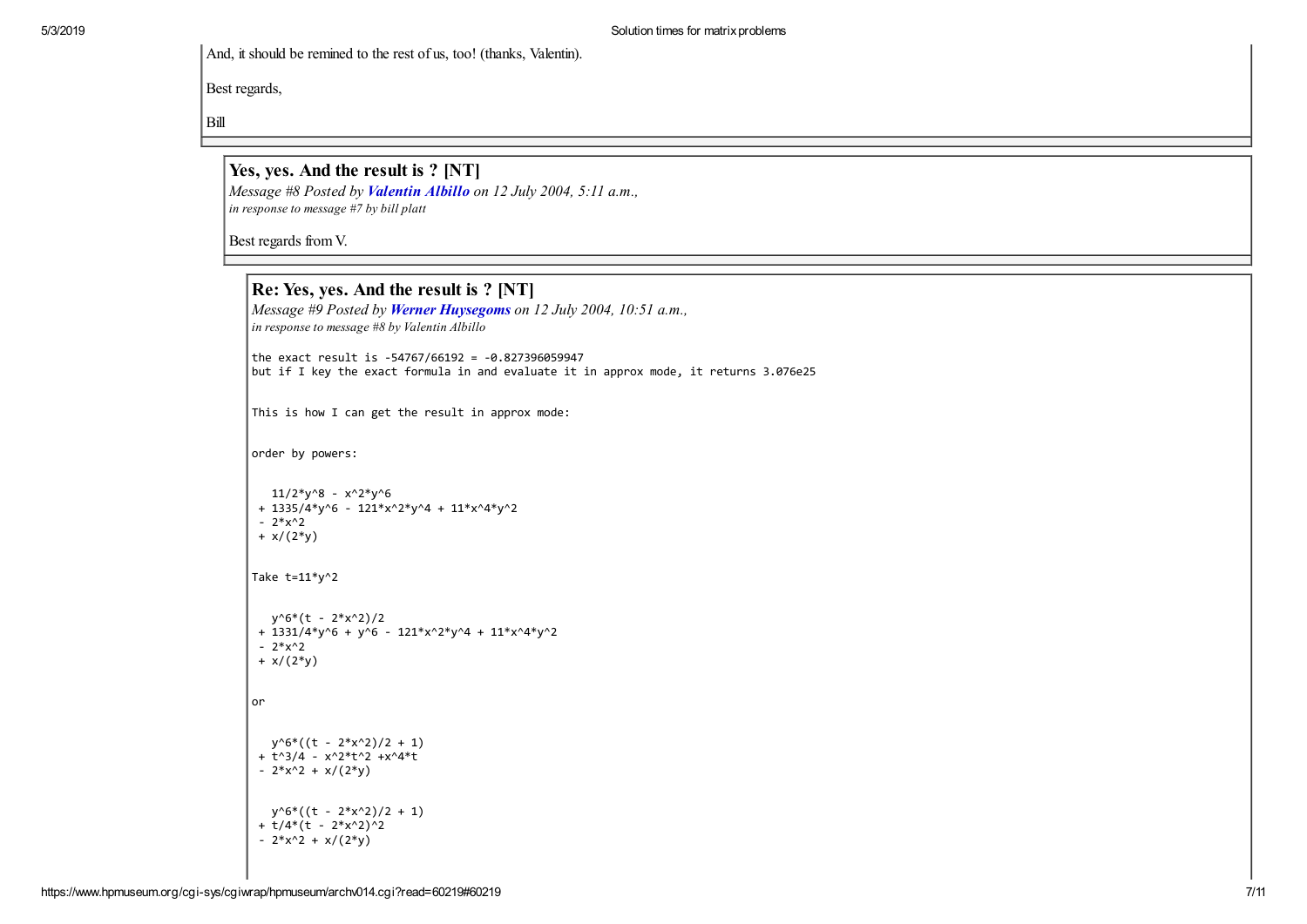In this form, it can be evaluated as follows: x := 77617; y := 33096;  $y^2 := y^*y$ ;  $x^2 := x^*x$ ;  $t := 11 * v2;$ u := t - 2\*x2; f := (1+u/2)\*y2^3 + t/4\*u^2 - 2\*x2 + x/(2\*y) yields -0.82739605995

#### Re: Solution times for matrix problems

*Message #10 Posted by [Martin cohen](https://www.hpmuseum.org/cgi-sys/cgiwrap/hpmuseum/archv014.cgi?contact=60156) on 9 July 2004, 2:41 p.m., in response to message #5 by bill platt*

On my 33s (which I am coming to really like, aside from the decimal point visibility/point-comma confusion), I get:

(Note: All results are the full results displayed with the "ALL" Display option)

term  $1 = 4.3860575085E29$  term  $2 = -7.9171117992E36$  term  $3 = 7.9171113406E36$  term  $4 = 1.17260394005$ 

If I do  $(1)+(2)+(3)+(4)$  I get -2.E25

If I do (2)+(3) I get -4.3863E29

If I then add (1) I get -2.4249155E25

So  $(1)+(2)+(3)$  is not the same as  $(2)+(3)+(1)$ 

I don't have my 49G+ with me, so I can't evaluate it exactly.

For those who are interested, Section 4.2 of Knuth's "The Art of Computer Programming" and Chapter 1 of Wilkenson's classic "Rounding Errors in Algebraic Processes" (published in 1963 and still useful) have good discussions of these storts of things. Kahan has good stuff also.

Martin Cohen

 Very interesting. And the result is ? [NT] *Message #11 Posted by [Valentin Albillo](https://www.hpmuseum.org/cgi-sys/cgiwrap/hpmuseum/archv014.cgi?contact=60220) on 12 July 2004, 5:16 a.m., in response to message #10 by Martin cohen*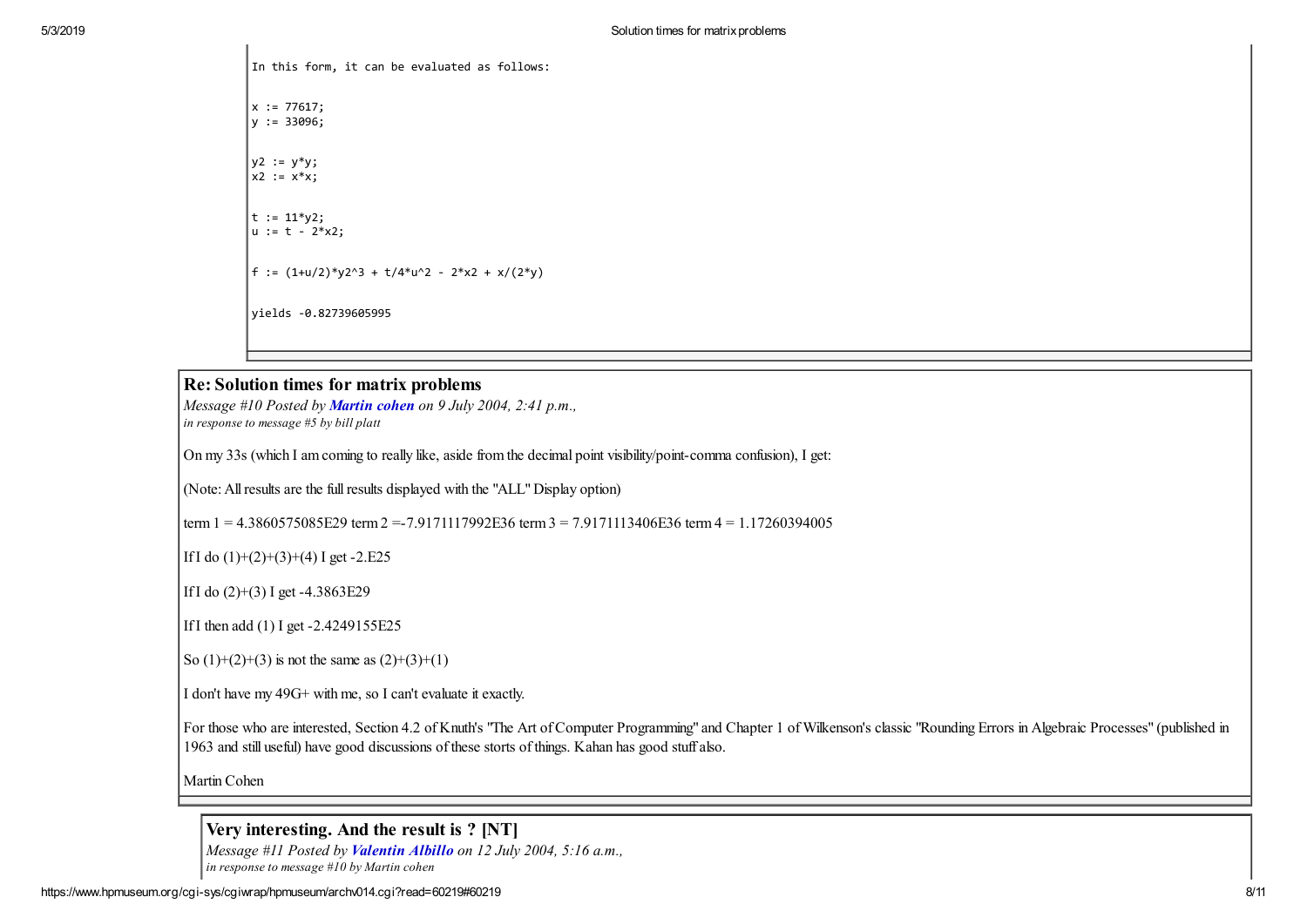Best regards from V.

#### Re: Solution times for matrix problems,

*Message #12 Posted by [Veli-Pekka Nousiainen](https://www.hpmuseum.org/cgi-sys/cgiwrap/hpmuseum/archv014.cgi?contact=60225) on 12 July 2004, 8:43 a.m., in response to message #4 by Valentin Albillo*

-54767/66192 (if the numbers are base #10d) (VPN)

### Re: Solution times for matrix problems,

*Message #13 Posted by [Valentin Albillo](https://www.hpmuseum.org/cgi-sys/cgiwrap/hpmuseum/archv014.cgi?contact=60230) on 12 July 2004, 9:27 a.m., in response to message #12 by Veli-Pekka Nousiainen*

Hi, VPN:

Care to do it in floating point, please ? Exact integer arithmetic is useless for discussing floating point implementations and their problems. Not to mention a single square root,  $e^{\wedge}x$  or trig function renders it useless. Or perhaps your machine can't cope unless 'cheating' by doing it the integer way ?

Speaking of integers, I'm still waiting for you to find out the product of the 3 prime numbers I suggested you to try. Or will you give a floating point answer instead ? ;-)

Best regards from V.

### Re: Solution times for matrix problems,

*Message #14 Posted by [Veli-Pekka Nousiainen](https://www.hpmuseum.org/cgi-sys/cgiwrap/hpmuseum/archv014.cgi?contact=60234) on 12 July 2004, 12:20 p.m., in response to message #13 by Valentin Albillo*

if ENTERed as stated it goes to zero even with 100 'DIGITS' STO and using LongFloat library

"Speaking of integers, I'm still waiting for you to find out the product of the 3 prime numbers I suggested you to try. Or will you give a floating point answer instead ? ;-)"

I have totally forgotten that during my vocation Care to repeat the question? {VPN}

### Re: Solution times for matrix problems,

*Message #15 Posted by [Valentin Albillo](https://www.hpmuseum.org/cgi-sys/cgiwrap/hpmuseum/archv014.cgi?contact=60273) on 13 July 2004, 7:15 a.m., in response to message #14 by Veli-Pekka Nousiainen*

Hi, VPN:

VPN posted: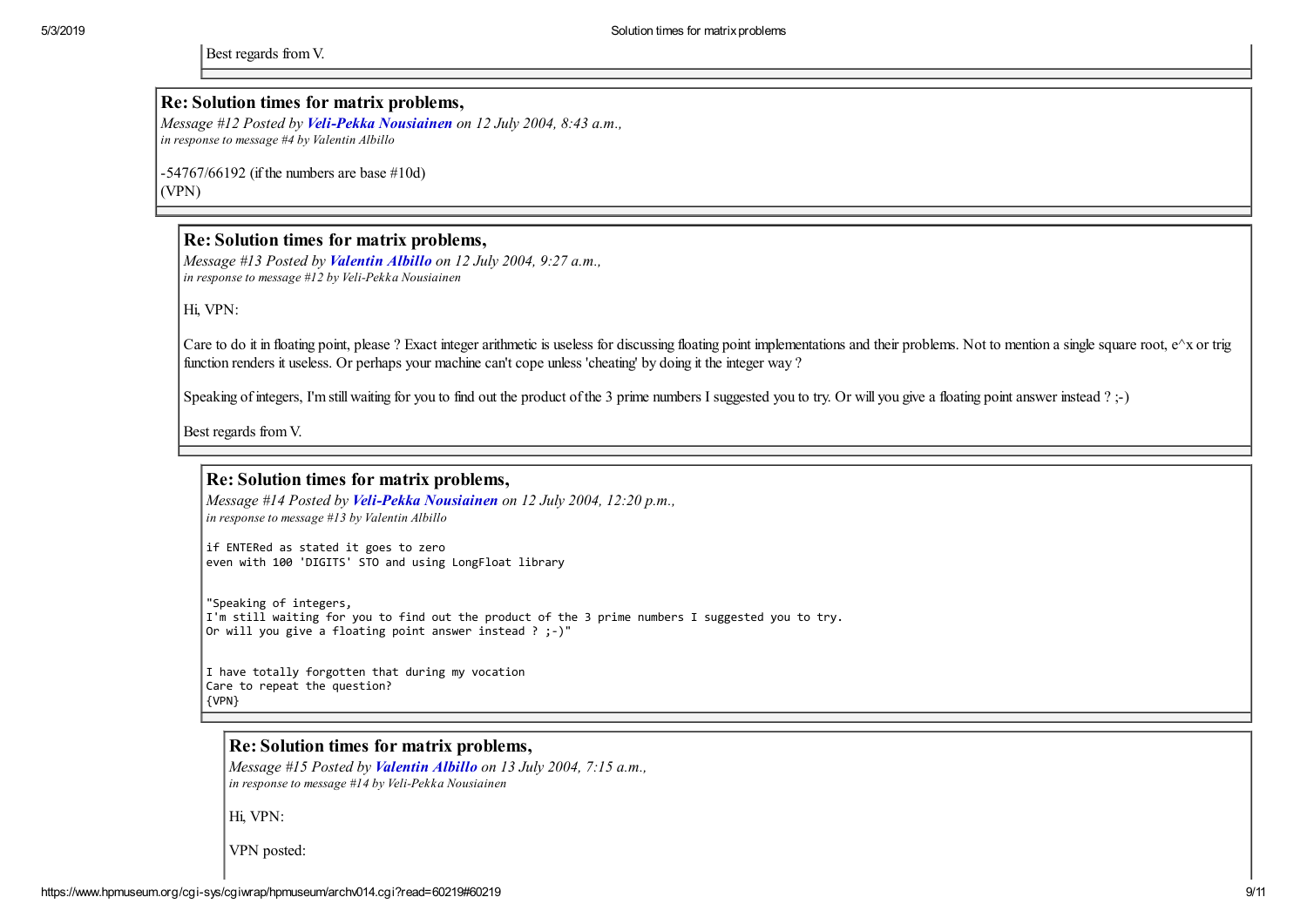*"if ENTERed as stated it goes to zero even with 100 'DIGITS' STO and using LongFloat library"*

Then something's surely wrong with your "LongFloat" implementation because 40 digits are more than enough to give an accurate result, let alone 100. If 100 'DIGITS' STO (that is, DIGITS = 100 for us straight people) produce a zero result like that, I wouldn't trust that 'LongFloat' library at all.

*"I have totally forgotten that during my vocation Care to repeat the question?"*

Not really. I deleted the text file with the question. Anyway, it wasn't that important, just a chance for you to test your machine's long integer precision as well as delighting in the beautiful result. By the way, I didn't know that 'vocations' would have such negative side effect on memory. Are you applying for priesthood or such ?

Best regards from V.

# Re: Solution times for matrix problems,

*Message #16 Posted by [Veli-Pekka Nousiainen](https://www.hpmuseum.org/cgi-sys/cgiwrap/hpmuseum/archv014.cgi?contact=60279) on 13 July 2004, 10:16 a.m., in response to message #15 by Valentin Albillo*

My bad - the solution with LoangFloat was correct, but I read it wrong.

The exponent was -100, but it uses integers and since digits was 100, the result only indicated it was less than 1 (instead of being 1^-100 eg. ~zero). The answer is

"-8273960599468213681411650954798162919990331157843848199178148416727096930142615421803239062122310850.E-100"

I think I used FMULT instead of FY^X but the answer looked the same.

The holidays always make me to forget things.

Hmmm.maybe I AM applying for priesthood? [Veli-Pekka = Brother-Peter]

## Re: Solution times for matrix problems

*Message #17 Posted by [Palmer O. Hanson, Jr.](https://www.hpmuseum.org/cgi-sys/cgiwrap/hpmuseum/archv014.cgi?contact=60591) on 16 July 2004, 9:35 a.m., in response to message #4 by Valentin Albillo*

You wrote:

Standard Pac's programs were meant as simple examples for the user to get to know his/her new calculator, and they absolutely lack any degree of sophistication or advanced programming techniques. With proper programming and using just a one-card program and no data cards, you could still solve a 7x7 system of linear equations in an HP-67, a 12x12 tridiagonal system of equations, invert a 5x5 matrix in place, or do 4x4 matrix operations within a single program, to name a few.

Where can I find this program?

### Re: Solution times for matrix problems

*Message #18 Posted by [Valentin Albillo](https://www.hpmuseum.org/cgi-sys/cgiwrap/hpmuseum/archv014.cgi?contact=60616) on 16 July 2004, 10:43 a.m., in response to message #17 by Palmer O. Hanson, Jr.*

Hi, Palmer:

Palmer posted: